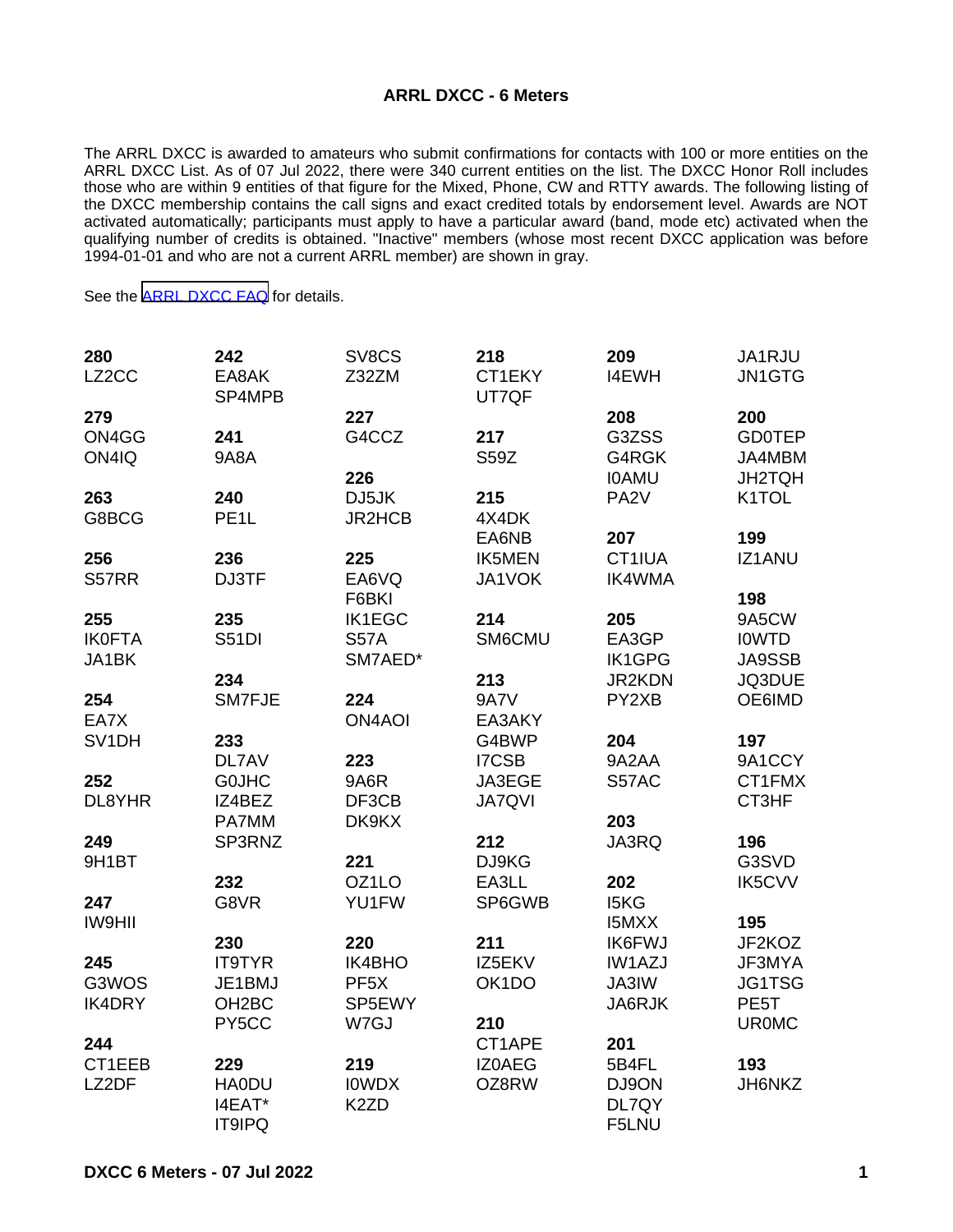| 192                 | N3XX          | 173                            | <b>DL7ARM</b>                 | W7JW               | <b>JG3IFX</b>     |
|---------------------|---------------|--------------------------------|-------------------------------|--------------------|-------------------|
| DJ4AX               |               | <b>9A4K</b>                    | <b>HB9BIN</b>                 |                    | JR2LJO            |
| <b>IK5ACO</b>       | 181           | <b>IOCUT</b>                   | <b>IK7NXM</b>                 | 162                | K <sub>1</sub> AC |
|                     | EA5BY         | I2AOX                          | <b>IK8YTA</b>                 | <b>IK5OEA</b>      | PY5EW             |
| 191                 | F8OP          | JI1CQA                         | JA2WYN                        | PA3EWP             | UT3UA             |
| <b>IKOPEA</b>       | <b>I4MKN</b>  | OZ1BTE                         | K2MUB                         | W3EP               | W1NG              |
| <b>JH4IFF</b>       | JA3FYC        | SV <sub>1</sub> V <sub>S</sub> | N <sub>1</sub> D <sub>G</sub> |                    | ZS6NK             |
| JH6VXP              | JA5EXW        | YU1AM                          | SV3KH                         | 161                |                   |
|                     | JA9IPF        |                                | VR2XMT                        | DL <sub>2</sub> OE | 156               |
| 190                 | OK1MP         | 172                            |                               | <b>GI0OTC</b>      | JA4DLP            |
| <b>IK4GME</b>       | <b>PA0WRS</b> | DK5WL                          | 167                           | JA9OGE             | OE5KE             |
| JA6SBW              |               | DL1EJA                         | DJ2BW                         | JE2LPC             | OE8RT             |
| <b>JH7MSB</b>       | 180           | F6BLP                          | JA9LSZ                        | K <sub>1</sub> SG  | <b>S58J</b>       |
| JR2AUE              | 9H1SP         | HB9BGV                         | JI1DMH                        | UB7K               |                   |
| SV1FJA              | CU3EQ         | <b>I5FLN</b>                   | W3BTX                         | UY1HY              | 155               |
|                     | DC8TS         | <b>IKOLNN</b>                  | W <sub>4</sub> DR             |                    | AC4TO             |
| 189                 | DL4MCF        | JA1UAV                         | W4IR                          | 160                | GM3YTS            |
| JF1IRW              | F6EXV         | JA1UIU                         | YO3APJ                        | G4IGO              | <b>I1ANP</b>      |
| K <sub>1</sub> SIX  | <b>GM3POI</b> | JH4UYB                         |                               | <b>IK0VAQ</b>      | JF2WXS            |
|                     | <b>IK4DRR</b> |                                | 166                           | IZ5EME             | JF2XGF            |
|                     |               | JM1KNQ                         |                               |                    |                   |
| 187                 | JE3GRQ        | SM3GSK                         | G3XTT                         | JA1XQC             | JF3QJR            |
| EA5BM               | PA7F          | W <sub>5</sub> OZI             | <b>IK4ADE</b>                 | <b>JH0RNN</b>      | JG3QZN            |
| EA7L                |               | Z34K                           | K1HTV                         | WD5K               | K6QXY             |
| JF1CZQ              | 179           |                                | <b>PA0LOU</b>                 | WP4G               | OH3XA             |
|                     | 9A2EU         | 171                            |                               |                    | PY2BW             |
| 186                 | IK5HHA        | CT1BH                          | 165                           | 159                | W8PAT             |
| 9A2F                | YO9HP         | IZ3ENH                         | 9K2GS                         | 9A1CAL             |                   |
| <b>JA3JTG</b>       |               | JA1PVI                         | DJ4PI                         | EA3WD              | 154               |
| JF2MBF              | 178           | <b>JY9NX</b>                   | DJ6NI                         | HB9Q               | AE3T              |
| JM1SZY              | EA5RM         | UT9FJ                          | DL3DXX                        | <b>IK4CIE</b>      | <b>GORUZ</b>      |
| K <sub>4</sub> PI   | <b>I4LCK</b>  | W4UM                           | EA8BYR                        | <b>IV3JVJ</b>      | <b>IK4PLW</b>     |
| SV <sub>1</sub> AHX | JA5FDJ        |                                | G3TXF                         | JA4BXL             | IZ1EPM            |
|                     |               | 170                            | JE2UAZ                        | K5NA               | OE8HIK            |
| 185                 | 177           | 9H5EE                          | JF6TAC                        | N8RR               | PA3FQA            |
| JR6EXN              | DF3GY         | CT3FT                          | K4MM                          | <b>PA7TWO</b>      | W3LPL             |
| SV <sub>1</sub> IW  | G3KMA         | CT4NH                          | <b>S58T</b>                   | SP9FKQ*            |                   |
| VE1YX               | JA1VSL        | DF4PL                          | <b>SMOAJU</b>                 | <b>T77C</b>        | 153               |
|                     | <b>JM1IGJ</b> | HB9DPO                         | SM6CVX                        |                    | IZ4GWE            |
| 184                 |               | <b>IK5RLP</b>                  | SP <sub>1</sub> S             | 158                | JA7JWF            |
| DJ6MB               | 176           | <b>IWOHEX</b>                  | W <sub>1</sub> JR             | 4N1NB              | JH6PFY            |
| EA6SX               | G3OIL         | JA5AUC                         |                               | <b>I3BUI</b>       | N8JX              |
| JA2DDN              | JA6TEW        |                                | 164                           | JF2ICB             | W3UR              |
| <b>JH3FHQ</b>       | <b>JH0INP</b> | 169                            | EI3IO                         | JO1PSX             | WB9Z              |
| <b>JR3IIR</b>       | JR6GV         | EA1DR                          | IZ8FFA                        | <b>SP6CIK</b>      |                   |
| KJ9I                | K8MFO         | IK8DYD                         | JA4ZA                         | SP7VC              | 152               |
| UT5JAJ              |               | JR3DVL                         | <b>JH0BBE</b>                 | SP9DWT             | DJ6TK             |
|                     | 175           | JR6EZE                         | W5EU                          |                    | DK2LO             |
| 183                 | DL1YM         | KA9CFD                         |                               | 157                | GI4OWA            |
| SV <sub>1</sub> RK  | <b>GODQS</b>  | OH <sub>1</sub> LEU            | 163                           | 9A4T               | HA5WA             |
|                     | <b>I4AVG</b>  | WW1L                           | 4Z4DX                         | G4PWA              | IT9FXY            |
| 182                 | <b>IKOMHR</b> |                                | <b>JH6IMI</b>                 | HB9RUZ             | JA2JW             |
| JA4LKB              | SP3E          | 168                            | K <sub>5</sub> UR             | IK8HJC             | <b>MU0FAL</b>     |
| JR2SQZ              | <b>UX0FF</b>  | DK1FW                          | N4WW                          | JA3APL             | N4MM              |
|                     |               |                                |                               |                    |                   |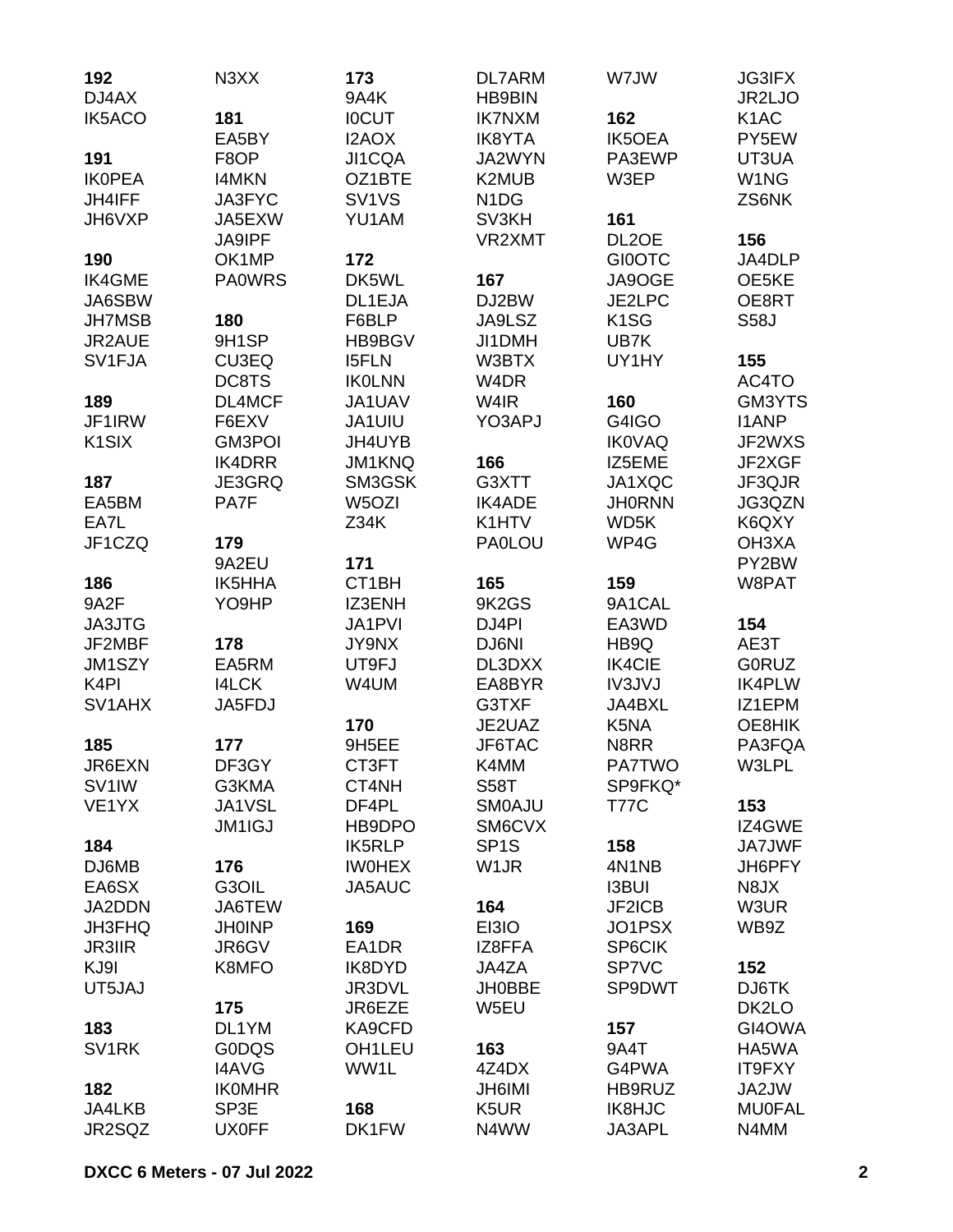| OH <sub>1</sub> MLZ | 148                    | JF3DRI                        | EY8MM              | UR5WA                          | K2PLF*             |
|---------------------|------------------------|-------------------------------|--------------------|--------------------------------|--------------------|
| PP <sub>1</sub> CZ  | 9A5CY                  | K5RK                          | HB9BZA             | W3LL                           | K7BV               |
| W3TC                | DJ4SO                  | N <sub>4</sub> II             | JA2FBY             |                                | KP <sub>2</sub> A  |
|                     | EA1YO                  | VK3OT                         | JF2VNV             | 136                            | N <sub>2</sub> WK  |
| 151                 | GJ4ICD                 | W5ADD                         | <b>JG2TSL</b>      | AJ9C                           | OZ1JXY             |
| 9K2OD               | <b>GM0GAV</b>          | W9VHF                         | <b>JR0QFA</b>      | <b>IK4FMT</b>                  | PY2HN              |
| DF3EC               | HC2FG                  |                               | <b>JR9RKU</b>      | <b>JA0DAI</b>                  | SM5CZK             |
| G3TCT               | JH2FXK                 | 143                           | K9HMB              | K4CIA                          | SV5DKL             |
| G4OBK               | K <sub>1</sub> CA      | <b>IWOFC</b>                  | NN4X               | K6MYC                          | UX4UA*             |
| JA1ELY              | SM5CEU                 | <b>IZ0COK</b>                 | PY2VA              | SM4EMO                         | VE <sub>1</sub> PZ |
| JA4DND              | VE1ZZ*                 | JA1KAW                        | SP5XMU             | SM7WDS                         | W3YX               |
| JK1EXO              |                        | JA3EMU                        | W1GF               | SP7HOV                         |                    |
| JL1RUC              | 147                    | JF2TAR                        | W <sub>4</sub> SO  | SV <sub>1</sub> CNS            | 132                |
| JN1BMX              | 9A3SM                  | <b>K4CKS</b>                  | ZS6WB              | UT5URW                         | F5CQ               |
| JP1LRT              | DJ1OJ                  | K <sub>9</sub> CT             |                    |                                | <b>IOJBL</b>       |
| KX4R                | HA1RB                  | N <sub>5</sub> D <sub>G</sub> | 139                | 135                            | <b>IK0FUX</b>      |
| <b>MD0CCE</b>       | JH7XRZ                 | OZ1AXG                        | <b>DK0EE</b>       | EI2GLB                         | <b>IK0XBX</b>      |
| WP4U                | JL1IHE                 | PA7RA                         | F4BKV              | F <sub>2</sub> JD              | IT9RDG             |
|                     | N5WS                   |                               | <b>I5GKS</b>       | G3KOX                          | JA1HGY             |
| 150                 | SM4DHF                 | 142                           | <b>JA0GJJ</b>      | <b>IW2FND</b>                  | JA8OW              |
| 9A2NO               | <b>WA4LOX</b>          | <b>IK1ZOF</b>                 | JA2XW              | JA6VQA                         | JQ6RUP             |
| AA5AM               |                        | <b>IW0SAF</b>                 | JA6LCJ             | JH6CYW                         | K0AZ               |
| EI9FBB              | 146                    | JA2NDQ                        | JR6FC              | K <sub>4</sub> SO              | K4HB               |
| <b>IW1ARB</b>       | DL5DSM                 | JF1RYU                        | KW9A               | K4XP                           | K5EK               |
| <b>IW2CAM</b>       | DM3CW                  | JN1NDY                        | SV8RX              | N <sub>2</sub> QT              | SP <sub>6</sub> A  |
| JA5AQC              | <b>JA0DET</b>          | K <sub>1</sub> CP             | W9RM               | N <sub>4</sub> CH              | UX1UA              |
| JF2AIA              | JA5MHD                 | K <sub>1</sub> M <sub>S</sub> |                    | OZ1BUR                         |                    |
| JH6BPG              | JF2HEV                 | N4BAA                         | 138                | OZ7YY                          | 131                |
| K5SW                | JH1WHS                 | N6JV                          | CT1CJJ             | SV <sub>2</sub> DCD            | EI7BMB             |
| NJ6P                | LA4GHA                 | SM6FHZ                        | EA1CP              |                                | F6DAY              |
| <b>PA0HIP</b>       | OE1WEU                 | SQ9ACH                        | EA3BS              | 134                            | <b>HB9TKS</b>      |
| UW8SM               | <b>SL0ZG</b>           | W3VZ                          | F6FXU              | AB3CV                          | <b>IT9CVO</b>      |
| W9RPM               | SP6DNS                 |                               | FK8CP              | DL3RBH                         | <b>IV3VER</b>      |
|                     | VE3DS<br>W9ZR          | 141                           | <b>JA2TBS</b>      | F5UMP                          | JE1NCP             |
| 149                 |                        | 5B4AGN                        | JE2TRG             | F6BEE                          | JE2OVG             |
| 9H1XT               |                        | 9A6Z<br>DJ8NK                 | K8SIX              | <b>IK5DNF</b>                  | JF1UVJ             |
| EA7TV               | 145                    |                               | <b>NOTB</b>        | IZ7CTE                         | JH4ADV             |
| G1IOV               | 4Z1TL                  | EA6BB                         | NN4T               | IZ8VYU                         | JI1DLZ             |
| <b>IK2YCW</b>       | CT1FJK                 | HC <sub>1</sub> BI            | SV <sub>1JG</sub>  | JE3GUG                         | JR2HOG             |
| IZ1LBG<br>JI1UHZ    | EA6ET<br><b>IK5ZUL</b> | JH1HHC                        | US5WE              | <b>JI1NJC</b><br>N8DX          | K4DY<br>K4SN       |
| K6EID               | JA2DPC                 | K4MQG<br>KD5M                 | VA3DX<br>W1AIM     | OE3GCU                         | K <sub>5</sub> XI  |
| K9RX                | JR1LZK                 | LU5FF                         |                    | PA4VHF                         | K6KLY              |
| OH <sub>2</sub> BU  | N4CC                   | OE6VIE                        | 137                | W <sub>2</sub> CN <sub>S</sub> | NP3CW              |
| PA <sub>3</sub> C   | OK3GU                  | OH <sub>1</sub> XT            | DF4IE              | YL2AO                          | OE5MPL             |
| SP3EPK              | ON5FU                  | SV3FUP                        | HP2AT              |                                | PY5HOT             |
| SP8NR               | SM3NRY                 | UT7UJ                         | <b>IWOAFS</b>      | 133                            |                    |
| SV <sub>1</sub> LK  |                        | YO3DDZ                        | <b>IW1QN</b>       | DJ9ZB                          | 130                |
| SV <sub>2</sub> JAO | 144                    |                               | JA4OK              | <b>HB9AOF</b>                  | 9A0W               |
| YO <sub>5</sub> BRZ | CT1BOL                 | 140                           | JA6WJL             | I2MQP*                         | 9A1HBC             |
| YV1DIG              | F6AOJ                  | A45XR                         | K <sub>1</sub> LPS | JA1BLC                         | 9A3HZ              |
| ZS4TX               | IK6DLK                 | AA7A                          | LA9JKA             | JA1HQG                         | <b>E72U</b>        |
|                     | <b>JA2JNA</b>          | <b>BA4SI</b>                  | OH <sub>1</sub> XX | JR9OPJ                         | EA1BLA             |
|                     |                        |                               |                    |                                |                    |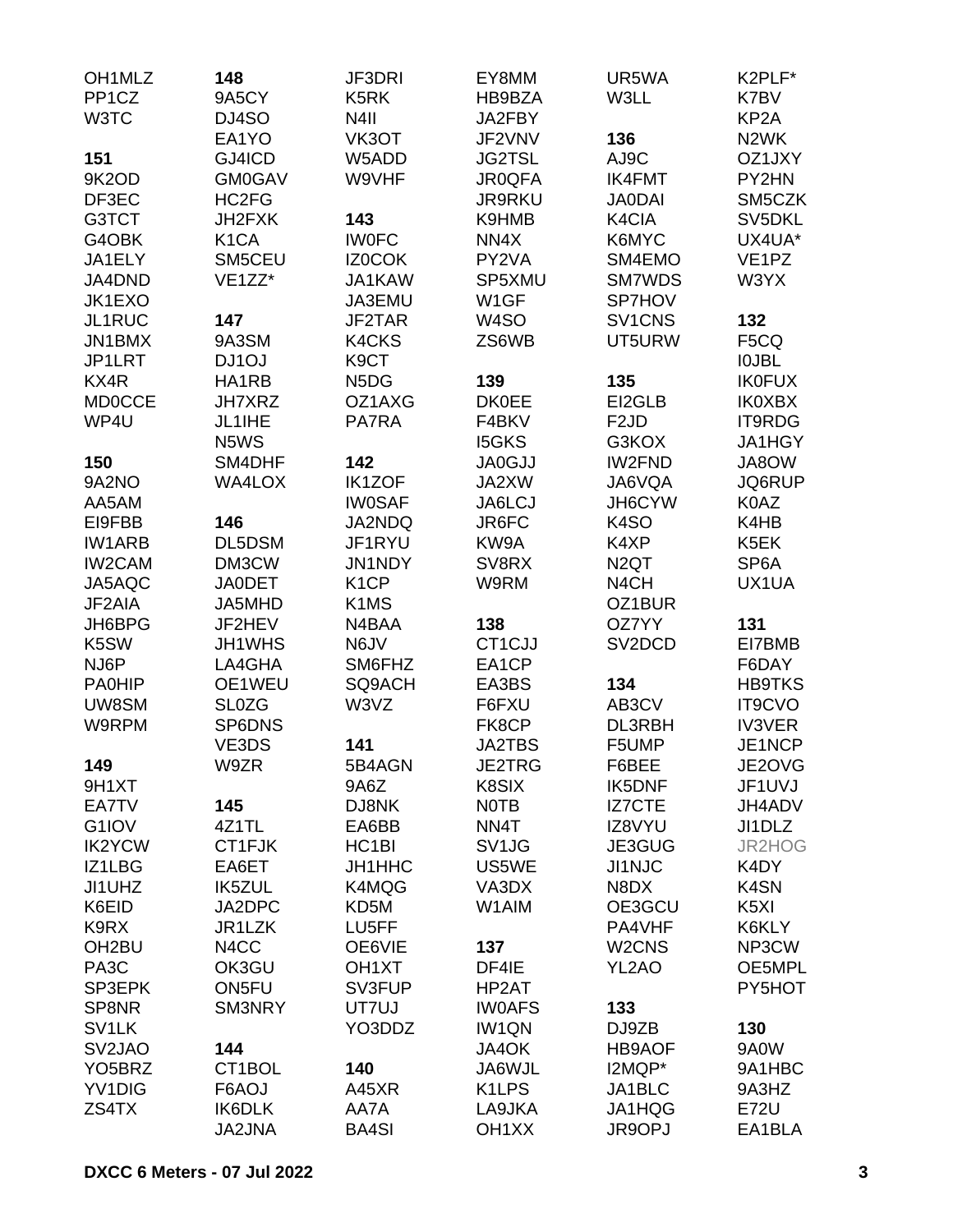| 117<br>K5FF<br>UR5FEO<br><b>I2JSB</b><br>SV <sub>1</sub> DPI<br>JA2VFH<br><b>IK8CNT</b><br><b>US0KW</b><br>KP4EIT<br>JA4MRL<br>W4VQ<br>9A2TN<br>N8KOL<br>W5LUA<br><b>JA0FSB</b><br>VE3BW<br>JE7ETY<br>CT3MD<br>N8PR<br>WD5COV<br><b>JF3KON</b><br>W3KX<br>JF2PYZ<br>DK5AD<br>NM <sub>4</sub> O<br>G5LP<br>JH6RRR<br>W6XA<br><b>JG1ULJ</b><br>ZP5YW<br>JH3CUL<br>I2ZGC<br><b>JJ3PRT</b><br>OE2LCM<br>JR3GWZ<br>119<br>IV3GOW<br>KG7H<br>127<br>ON4KST<br><b>KM0A</b><br>A92IO<br>W3NZL<br>K4RWP<br>AA1QD<br>JA2AH<br>NR <sub>1</sub> R<br>G4PTJ<br>W4UDH<br>KB8VAO<br>CT1EAV<br>KA <sub>1</sub> R<br>W7AO<br>KF <sub>20</sub><br>UY5ZZ<br>IT9DSZ<br>DF3FJ<br>KB1HY<br>SM3EVR<br>LZ2JE<br>W5HNK<br>JI4POR<br>W7KNT<br>F5EOT<br>N <sub>2</sub> LT<br>WA1EAZ<br>JO1LVZ<br>YU3AA<br><b>G0BNR</b><br>YO2IS<br>124<br>IK2GSO<br><b>OE5NNN</b><br><b>K0TPP</b><br>YV4DDK<br>K4WS<br>CT1FJW<br>121<br>IV3DXW<br>OH3JR<br>DJ2DA<br><b>IV3MPI</b><br>OH <sub>5</sub> LK<br>K <sub>5</sub> X <sub>X</sub><br>EA1AHA<br>EA5GPQ<br>JA1BWA<br>OK2ZW<br>129<br>LA5IIA<br>EA5HB<br>5B4MF<br>G3NDC<br><b>I1JQJ</b><br>JA1WLO<br>PE2ENG<br>N4AVV<br>JE2WLD<br>PY2RO<br>AA1V<br>N <sub>4</sub> Q <sub>S</sub><br>IZ5NFD<br>JA3MF<br>JM2RUV<br>UN3GX<br>F5OVQ<br>NY2NY<br>JA2DJH<br>JA6VU<br>ON <sub>4</sub> C <sub>D</sub><br>JH6CDI<br><b>JR7WFC</b><br><b>VE3KKL</b><br>HB9BOI<br><b>JA9APS</b><br>I4KDJ<br>PY2SP<br>K <sub>3</sub> SX<br>K4UTE<br>JE9BHE<br><b>IK5PWQ</b><br>116<br>S57TA<br>K8KS<br>LU2NI<br><b>JN3ONX</b><br>JF2WGN<br>SV3DCX<br>N4TL<br>K <sub>1</sub> GPJ<br>CU3AN<br>N <sub>1</sub> NK<br>NE <sub>1</sub> B<br>JH1RFR<br>W5ZN<br>PY5IP<br>K3XA<br>DK2PR<br>N3SL<br>G0OIL<br>JI1WTF<br>WX4G<br>SP5CCC<br><b>S55SL</b><br>SV1AHP<br>ON <sub>9</sub> CC<br>G3IBI<br>K <sub>1</sub> D <sub>G</sub><br>126<br>123<br>K8ROX<br>SV2AEL<br>OZ8BZ<br>IK8EPC<br>AG9S<br>UT7UW<br>PY2NQ<br>VE3EJ<br>403A<br>IZ8FDH<br>W8OI<br><b>DL7UCW</b><br>G3VKW<br>VK8MS<br>W3JO<br>JA2BDR<br>FG5FR<br>HB9AMO<br><b>W0BV</b><br>W7MEM<br><b>JA7MSQ</b><br>G3LAS*<br>IV3CJT<br>JE2KDN<br>128<br><b>WOMHK</b><br>W9RN<br>AA4SC<br>G3SBP<br>JA2FJP<br>W <sub>4</sub> OV<br><b>JHOMHE</b><br>CT3DL<br><b>HB9FMN</b><br>W8TN<br>118<br>JR4PMX<br>JA5FMP<br>DK5AI<br>XE <sub>2</sub> X<br>K3KYR<br><b>IZ0BTV</b><br>JA6BFD<br>DK1WB<br><b>DL1SMA</b><br>DL5MHQ<br><b>IZORVI</b><br>JE2KCP<br>K5AB<br>F5PAC<br>IZ8XQC<br><b>JR3HED</b><br>120<br><b>DL7MAE</b><br>K8FL<br>K3UL<br>K9LCR<br><b>GOCHE</b><br>K <sub>4Q</sub><br>AK3E<br><b>HK4SAN</b><br>N4JJ*<br>OE1WHC<br>G4FJK<br>SV1GYG<br>EI4DQ<br>IW4DQY<br><b>I6FLD</b><br>ZS6AXT<br>N8OC<br>G4GED<br>JA4FM<br>OK1KT<br><b>IK4MSV</b><br>NK <sub>1</sub> K<br>IT9RZR<br>JL3IQE<br>SV8DTD<br><b>IK6EIW</b><br>125<br>NW <sub>5</sub> E<br>IZ4DPV<br>JO1WKO<br>W <sub>2</sub> OR<br>AA4V<br><b>IK7FPV</b><br><b>S50B</b><br>JA1BOQ<br>K <sub>1</sub> ZZ<br>W2SM<br>WC2K<br>DL5XJ<br>SM5DJZ*<br>JA1GTF<br>K <sub>2</sub> KA<br><b>JA1SYY</b><br>SM6CCO<br>YO4AUL<br>JA2IVK<br>F1MXE<br>JE3ENP<br>K8ZR<br>ZP6CW<br>JA4PXC<br>FM5WD<br>US4EX<br>JF8QNF<br>KC4PX<br>W4VHF<br>JA5WIZ<br>GM4UYE<br><b>JH8SIT</b><br>LU2FFD<br>HI3T<br>W9JN<br>115<br><b>JA6TMU</b><br>JJ3WXG<br><b>PA7FM</b><br>JH1GZE<br><b>IK2QPR</b><br><b>JS2LHI</b><br>SM5JE*<br>F4PAN | EI6FR<br>EI7BA | KW4BY<br>N9IW      | <b>JJ1VKF</b><br><b>K0FF</b> | G3SNN<br>G4AFJ | LZ2HM<br>PC3T | W4GF<br>W8UV |
|---------------------------------------------------------------------------------------------------------------------------------------------------------------------------------------------------------------------------------------------------------------------------------------------------------------------------------------------------------------------------------------------------------------------------------------------------------------------------------------------------------------------------------------------------------------------------------------------------------------------------------------------------------------------------------------------------------------------------------------------------------------------------------------------------------------------------------------------------------------------------------------------------------------------------------------------------------------------------------------------------------------------------------------------------------------------------------------------------------------------------------------------------------------------------------------------------------------------------------------------------------------------------------------------------------------------------------------------------------------------------------------------------------------------------------------------------------------------------------------------------------------------------------------------------------------------------------------------------------------------------------------------------------------------------------------------------------------------------------------------------------------------------------------------------------------------------------------------------------------------------------------------------------------------------------------------------------------------------------------------------------------------------------------------------------------------------------------------------------------------------------------------------------------------------------------------------------------------------------------------------------------------------------------------------------------------------------------------------------------------------------------------------------------------------------------------------------------------------------------------------------------------------------------------------------------------------------------------------------------------------------------------------------------------------------------------------------------------------------------------------------------------------------------------------------------------------------------------------------------------------------------------------------------------------------------------------------------------------------------------------------------------------------------------------------------------------------------------------------------------------------------------------------------------------------------------------------------------------------------------------------------------------------|----------------|--------------------|------------------------------|----------------|---------------|--------------|
|                                                                                                                                                                                                                                                                                                                                                                                                                                                                                                                                                                                                                                                                                                                                                                                                                                                                                                                                                                                                                                                                                                                                                                                                                                                                                                                                                                                                                                                                                                                                                                                                                                                                                                                                                                                                                                                                                                                                                                                                                                                                                                                                                                                                                                                                                                                                                                                                                                                                                                                                                                                                                                                                                                                                                                                                                                                                                                                                                                                                                                                                                                                                                                                                                                                                                 | HA9PP          | OH <sub>1</sub> TV | K0SQ                         | G4JCC          | PE1CZG        |              |
|                                                                                                                                                                                                                                                                                                                                                                                                                                                                                                                                                                                                                                                                                                                                                                                                                                                                                                                                                                                                                                                                                                                                                                                                                                                                                                                                                                                                                                                                                                                                                                                                                                                                                                                                                                                                                                                                                                                                                                                                                                                                                                                                                                                                                                                                                                                                                                                                                                                                                                                                                                                                                                                                                                                                                                                                                                                                                                                                                                                                                                                                                                                                                                                                                                                                                 |                |                    |                              |                |               |              |
|                                                                                                                                                                                                                                                                                                                                                                                                                                                                                                                                                                                                                                                                                                                                                                                                                                                                                                                                                                                                                                                                                                                                                                                                                                                                                                                                                                                                                                                                                                                                                                                                                                                                                                                                                                                                                                                                                                                                                                                                                                                                                                                                                                                                                                                                                                                                                                                                                                                                                                                                                                                                                                                                                                                                                                                                                                                                                                                                                                                                                                                                                                                                                                                                                                                                                 |                |                    |                              |                |               |              |
|                                                                                                                                                                                                                                                                                                                                                                                                                                                                                                                                                                                                                                                                                                                                                                                                                                                                                                                                                                                                                                                                                                                                                                                                                                                                                                                                                                                                                                                                                                                                                                                                                                                                                                                                                                                                                                                                                                                                                                                                                                                                                                                                                                                                                                                                                                                                                                                                                                                                                                                                                                                                                                                                                                                                                                                                                                                                                                                                                                                                                                                                                                                                                                                                                                                                                 |                |                    |                              |                |               |              |
|                                                                                                                                                                                                                                                                                                                                                                                                                                                                                                                                                                                                                                                                                                                                                                                                                                                                                                                                                                                                                                                                                                                                                                                                                                                                                                                                                                                                                                                                                                                                                                                                                                                                                                                                                                                                                                                                                                                                                                                                                                                                                                                                                                                                                                                                                                                                                                                                                                                                                                                                                                                                                                                                                                                                                                                                                                                                                                                                                                                                                                                                                                                                                                                                                                                                                 |                |                    |                              |                |               |              |
|                                                                                                                                                                                                                                                                                                                                                                                                                                                                                                                                                                                                                                                                                                                                                                                                                                                                                                                                                                                                                                                                                                                                                                                                                                                                                                                                                                                                                                                                                                                                                                                                                                                                                                                                                                                                                                                                                                                                                                                                                                                                                                                                                                                                                                                                                                                                                                                                                                                                                                                                                                                                                                                                                                                                                                                                                                                                                                                                                                                                                                                                                                                                                                                                                                                                                 |                |                    |                              |                |               |              |
|                                                                                                                                                                                                                                                                                                                                                                                                                                                                                                                                                                                                                                                                                                                                                                                                                                                                                                                                                                                                                                                                                                                                                                                                                                                                                                                                                                                                                                                                                                                                                                                                                                                                                                                                                                                                                                                                                                                                                                                                                                                                                                                                                                                                                                                                                                                                                                                                                                                                                                                                                                                                                                                                                                                                                                                                                                                                                                                                                                                                                                                                                                                                                                                                                                                                                 |                |                    |                              |                |               |              |
|                                                                                                                                                                                                                                                                                                                                                                                                                                                                                                                                                                                                                                                                                                                                                                                                                                                                                                                                                                                                                                                                                                                                                                                                                                                                                                                                                                                                                                                                                                                                                                                                                                                                                                                                                                                                                                                                                                                                                                                                                                                                                                                                                                                                                                                                                                                                                                                                                                                                                                                                                                                                                                                                                                                                                                                                                                                                                                                                                                                                                                                                                                                                                                                                                                                                                 |                |                    |                              |                |               |              |
|                                                                                                                                                                                                                                                                                                                                                                                                                                                                                                                                                                                                                                                                                                                                                                                                                                                                                                                                                                                                                                                                                                                                                                                                                                                                                                                                                                                                                                                                                                                                                                                                                                                                                                                                                                                                                                                                                                                                                                                                                                                                                                                                                                                                                                                                                                                                                                                                                                                                                                                                                                                                                                                                                                                                                                                                                                                                                                                                                                                                                                                                                                                                                                                                                                                                                 |                |                    |                              |                |               |              |
|                                                                                                                                                                                                                                                                                                                                                                                                                                                                                                                                                                                                                                                                                                                                                                                                                                                                                                                                                                                                                                                                                                                                                                                                                                                                                                                                                                                                                                                                                                                                                                                                                                                                                                                                                                                                                                                                                                                                                                                                                                                                                                                                                                                                                                                                                                                                                                                                                                                                                                                                                                                                                                                                                                                                                                                                                                                                                                                                                                                                                                                                                                                                                                                                                                                                                 |                |                    |                              |                |               |              |
|                                                                                                                                                                                                                                                                                                                                                                                                                                                                                                                                                                                                                                                                                                                                                                                                                                                                                                                                                                                                                                                                                                                                                                                                                                                                                                                                                                                                                                                                                                                                                                                                                                                                                                                                                                                                                                                                                                                                                                                                                                                                                                                                                                                                                                                                                                                                                                                                                                                                                                                                                                                                                                                                                                                                                                                                                                                                                                                                                                                                                                                                                                                                                                                                                                                                                 |                |                    |                              |                |               |              |
|                                                                                                                                                                                                                                                                                                                                                                                                                                                                                                                                                                                                                                                                                                                                                                                                                                                                                                                                                                                                                                                                                                                                                                                                                                                                                                                                                                                                                                                                                                                                                                                                                                                                                                                                                                                                                                                                                                                                                                                                                                                                                                                                                                                                                                                                                                                                                                                                                                                                                                                                                                                                                                                                                                                                                                                                                                                                                                                                                                                                                                                                                                                                                                                                                                                                                 |                |                    |                              |                |               |              |
|                                                                                                                                                                                                                                                                                                                                                                                                                                                                                                                                                                                                                                                                                                                                                                                                                                                                                                                                                                                                                                                                                                                                                                                                                                                                                                                                                                                                                                                                                                                                                                                                                                                                                                                                                                                                                                                                                                                                                                                                                                                                                                                                                                                                                                                                                                                                                                                                                                                                                                                                                                                                                                                                                                                                                                                                                                                                                                                                                                                                                                                                                                                                                                                                                                                                                 |                |                    |                              |                |               |              |
|                                                                                                                                                                                                                                                                                                                                                                                                                                                                                                                                                                                                                                                                                                                                                                                                                                                                                                                                                                                                                                                                                                                                                                                                                                                                                                                                                                                                                                                                                                                                                                                                                                                                                                                                                                                                                                                                                                                                                                                                                                                                                                                                                                                                                                                                                                                                                                                                                                                                                                                                                                                                                                                                                                                                                                                                                                                                                                                                                                                                                                                                                                                                                                                                                                                                                 |                |                    |                              |                |               |              |
|                                                                                                                                                                                                                                                                                                                                                                                                                                                                                                                                                                                                                                                                                                                                                                                                                                                                                                                                                                                                                                                                                                                                                                                                                                                                                                                                                                                                                                                                                                                                                                                                                                                                                                                                                                                                                                                                                                                                                                                                                                                                                                                                                                                                                                                                                                                                                                                                                                                                                                                                                                                                                                                                                                                                                                                                                                                                                                                                                                                                                                                                                                                                                                                                                                                                                 |                |                    |                              |                |               |              |
|                                                                                                                                                                                                                                                                                                                                                                                                                                                                                                                                                                                                                                                                                                                                                                                                                                                                                                                                                                                                                                                                                                                                                                                                                                                                                                                                                                                                                                                                                                                                                                                                                                                                                                                                                                                                                                                                                                                                                                                                                                                                                                                                                                                                                                                                                                                                                                                                                                                                                                                                                                                                                                                                                                                                                                                                                                                                                                                                                                                                                                                                                                                                                                                                                                                                                 |                |                    |                              |                |               |              |
|                                                                                                                                                                                                                                                                                                                                                                                                                                                                                                                                                                                                                                                                                                                                                                                                                                                                                                                                                                                                                                                                                                                                                                                                                                                                                                                                                                                                                                                                                                                                                                                                                                                                                                                                                                                                                                                                                                                                                                                                                                                                                                                                                                                                                                                                                                                                                                                                                                                                                                                                                                                                                                                                                                                                                                                                                                                                                                                                                                                                                                                                                                                                                                                                                                                                                 |                |                    |                              |                |               |              |
|                                                                                                                                                                                                                                                                                                                                                                                                                                                                                                                                                                                                                                                                                                                                                                                                                                                                                                                                                                                                                                                                                                                                                                                                                                                                                                                                                                                                                                                                                                                                                                                                                                                                                                                                                                                                                                                                                                                                                                                                                                                                                                                                                                                                                                                                                                                                                                                                                                                                                                                                                                                                                                                                                                                                                                                                                                                                                                                                                                                                                                                                                                                                                                                                                                                                                 |                |                    |                              |                |               |              |
|                                                                                                                                                                                                                                                                                                                                                                                                                                                                                                                                                                                                                                                                                                                                                                                                                                                                                                                                                                                                                                                                                                                                                                                                                                                                                                                                                                                                                                                                                                                                                                                                                                                                                                                                                                                                                                                                                                                                                                                                                                                                                                                                                                                                                                                                                                                                                                                                                                                                                                                                                                                                                                                                                                                                                                                                                                                                                                                                                                                                                                                                                                                                                                                                                                                                                 |                |                    |                              |                |               |              |
|                                                                                                                                                                                                                                                                                                                                                                                                                                                                                                                                                                                                                                                                                                                                                                                                                                                                                                                                                                                                                                                                                                                                                                                                                                                                                                                                                                                                                                                                                                                                                                                                                                                                                                                                                                                                                                                                                                                                                                                                                                                                                                                                                                                                                                                                                                                                                                                                                                                                                                                                                                                                                                                                                                                                                                                                                                                                                                                                                                                                                                                                                                                                                                                                                                                                                 |                |                    |                              |                |               |              |
|                                                                                                                                                                                                                                                                                                                                                                                                                                                                                                                                                                                                                                                                                                                                                                                                                                                                                                                                                                                                                                                                                                                                                                                                                                                                                                                                                                                                                                                                                                                                                                                                                                                                                                                                                                                                                                                                                                                                                                                                                                                                                                                                                                                                                                                                                                                                                                                                                                                                                                                                                                                                                                                                                                                                                                                                                                                                                                                                                                                                                                                                                                                                                                                                                                                                                 |                |                    |                              |                |               |              |
|                                                                                                                                                                                                                                                                                                                                                                                                                                                                                                                                                                                                                                                                                                                                                                                                                                                                                                                                                                                                                                                                                                                                                                                                                                                                                                                                                                                                                                                                                                                                                                                                                                                                                                                                                                                                                                                                                                                                                                                                                                                                                                                                                                                                                                                                                                                                                                                                                                                                                                                                                                                                                                                                                                                                                                                                                                                                                                                                                                                                                                                                                                                                                                                                                                                                                 |                |                    |                              |                |               |              |
|                                                                                                                                                                                                                                                                                                                                                                                                                                                                                                                                                                                                                                                                                                                                                                                                                                                                                                                                                                                                                                                                                                                                                                                                                                                                                                                                                                                                                                                                                                                                                                                                                                                                                                                                                                                                                                                                                                                                                                                                                                                                                                                                                                                                                                                                                                                                                                                                                                                                                                                                                                                                                                                                                                                                                                                                                                                                                                                                                                                                                                                                                                                                                                                                                                                                                 |                |                    |                              |                |               |              |
|                                                                                                                                                                                                                                                                                                                                                                                                                                                                                                                                                                                                                                                                                                                                                                                                                                                                                                                                                                                                                                                                                                                                                                                                                                                                                                                                                                                                                                                                                                                                                                                                                                                                                                                                                                                                                                                                                                                                                                                                                                                                                                                                                                                                                                                                                                                                                                                                                                                                                                                                                                                                                                                                                                                                                                                                                                                                                                                                                                                                                                                                                                                                                                                                                                                                                 |                |                    |                              |                |               |              |
|                                                                                                                                                                                                                                                                                                                                                                                                                                                                                                                                                                                                                                                                                                                                                                                                                                                                                                                                                                                                                                                                                                                                                                                                                                                                                                                                                                                                                                                                                                                                                                                                                                                                                                                                                                                                                                                                                                                                                                                                                                                                                                                                                                                                                                                                                                                                                                                                                                                                                                                                                                                                                                                                                                                                                                                                                                                                                                                                                                                                                                                                                                                                                                                                                                                                                 |                |                    |                              |                |               |              |
|                                                                                                                                                                                                                                                                                                                                                                                                                                                                                                                                                                                                                                                                                                                                                                                                                                                                                                                                                                                                                                                                                                                                                                                                                                                                                                                                                                                                                                                                                                                                                                                                                                                                                                                                                                                                                                                                                                                                                                                                                                                                                                                                                                                                                                                                                                                                                                                                                                                                                                                                                                                                                                                                                                                                                                                                                                                                                                                                                                                                                                                                                                                                                                                                                                                                                 |                |                    |                              |                |               |              |
|                                                                                                                                                                                                                                                                                                                                                                                                                                                                                                                                                                                                                                                                                                                                                                                                                                                                                                                                                                                                                                                                                                                                                                                                                                                                                                                                                                                                                                                                                                                                                                                                                                                                                                                                                                                                                                                                                                                                                                                                                                                                                                                                                                                                                                                                                                                                                                                                                                                                                                                                                                                                                                                                                                                                                                                                                                                                                                                                                                                                                                                                                                                                                                                                                                                                                 |                |                    |                              |                |               |              |
|                                                                                                                                                                                                                                                                                                                                                                                                                                                                                                                                                                                                                                                                                                                                                                                                                                                                                                                                                                                                                                                                                                                                                                                                                                                                                                                                                                                                                                                                                                                                                                                                                                                                                                                                                                                                                                                                                                                                                                                                                                                                                                                                                                                                                                                                                                                                                                                                                                                                                                                                                                                                                                                                                                                                                                                                                                                                                                                                                                                                                                                                                                                                                                                                                                                                                 |                |                    |                              |                |               |              |
|                                                                                                                                                                                                                                                                                                                                                                                                                                                                                                                                                                                                                                                                                                                                                                                                                                                                                                                                                                                                                                                                                                                                                                                                                                                                                                                                                                                                                                                                                                                                                                                                                                                                                                                                                                                                                                                                                                                                                                                                                                                                                                                                                                                                                                                                                                                                                                                                                                                                                                                                                                                                                                                                                                                                                                                                                                                                                                                                                                                                                                                                                                                                                                                                                                                                                 |                |                    |                              |                |               |              |
|                                                                                                                                                                                                                                                                                                                                                                                                                                                                                                                                                                                                                                                                                                                                                                                                                                                                                                                                                                                                                                                                                                                                                                                                                                                                                                                                                                                                                                                                                                                                                                                                                                                                                                                                                                                                                                                                                                                                                                                                                                                                                                                                                                                                                                                                                                                                                                                                                                                                                                                                                                                                                                                                                                                                                                                                                                                                                                                                                                                                                                                                                                                                                                                                                                                                                 |                |                    |                              |                |               |              |
|                                                                                                                                                                                                                                                                                                                                                                                                                                                                                                                                                                                                                                                                                                                                                                                                                                                                                                                                                                                                                                                                                                                                                                                                                                                                                                                                                                                                                                                                                                                                                                                                                                                                                                                                                                                                                                                                                                                                                                                                                                                                                                                                                                                                                                                                                                                                                                                                                                                                                                                                                                                                                                                                                                                                                                                                                                                                                                                                                                                                                                                                                                                                                                                                                                                                                 |                |                    |                              |                |               |              |
|                                                                                                                                                                                                                                                                                                                                                                                                                                                                                                                                                                                                                                                                                                                                                                                                                                                                                                                                                                                                                                                                                                                                                                                                                                                                                                                                                                                                                                                                                                                                                                                                                                                                                                                                                                                                                                                                                                                                                                                                                                                                                                                                                                                                                                                                                                                                                                                                                                                                                                                                                                                                                                                                                                                                                                                                                                                                                                                                                                                                                                                                                                                                                                                                                                                                                 |                |                    |                              |                |               |              |
|                                                                                                                                                                                                                                                                                                                                                                                                                                                                                                                                                                                                                                                                                                                                                                                                                                                                                                                                                                                                                                                                                                                                                                                                                                                                                                                                                                                                                                                                                                                                                                                                                                                                                                                                                                                                                                                                                                                                                                                                                                                                                                                                                                                                                                                                                                                                                                                                                                                                                                                                                                                                                                                                                                                                                                                                                                                                                                                                                                                                                                                                                                                                                                                                                                                                                 |                |                    |                              |                |               |              |
|                                                                                                                                                                                                                                                                                                                                                                                                                                                                                                                                                                                                                                                                                                                                                                                                                                                                                                                                                                                                                                                                                                                                                                                                                                                                                                                                                                                                                                                                                                                                                                                                                                                                                                                                                                                                                                                                                                                                                                                                                                                                                                                                                                                                                                                                                                                                                                                                                                                                                                                                                                                                                                                                                                                                                                                                                                                                                                                                                                                                                                                                                                                                                                                                                                                                                 |                |                    |                              |                |               |              |
|                                                                                                                                                                                                                                                                                                                                                                                                                                                                                                                                                                                                                                                                                                                                                                                                                                                                                                                                                                                                                                                                                                                                                                                                                                                                                                                                                                                                                                                                                                                                                                                                                                                                                                                                                                                                                                                                                                                                                                                                                                                                                                                                                                                                                                                                                                                                                                                                                                                                                                                                                                                                                                                                                                                                                                                                                                                                                                                                                                                                                                                                                                                                                                                                                                                                                 |                |                    |                              |                |               |              |
|                                                                                                                                                                                                                                                                                                                                                                                                                                                                                                                                                                                                                                                                                                                                                                                                                                                                                                                                                                                                                                                                                                                                                                                                                                                                                                                                                                                                                                                                                                                                                                                                                                                                                                                                                                                                                                                                                                                                                                                                                                                                                                                                                                                                                                                                                                                                                                                                                                                                                                                                                                                                                                                                                                                                                                                                                                                                                                                                                                                                                                                                                                                                                                                                                                                                                 |                |                    |                              |                |               |              |
|                                                                                                                                                                                                                                                                                                                                                                                                                                                                                                                                                                                                                                                                                                                                                                                                                                                                                                                                                                                                                                                                                                                                                                                                                                                                                                                                                                                                                                                                                                                                                                                                                                                                                                                                                                                                                                                                                                                                                                                                                                                                                                                                                                                                                                                                                                                                                                                                                                                                                                                                                                                                                                                                                                                                                                                                                                                                                                                                                                                                                                                                                                                                                                                                                                                                                 |                |                    |                              |                |               |              |
|                                                                                                                                                                                                                                                                                                                                                                                                                                                                                                                                                                                                                                                                                                                                                                                                                                                                                                                                                                                                                                                                                                                                                                                                                                                                                                                                                                                                                                                                                                                                                                                                                                                                                                                                                                                                                                                                                                                                                                                                                                                                                                                                                                                                                                                                                                                                                                                                                                                                                                                                                                                                                                                                                                                                                                                                                                                                                                                                                                                                                                                                                                                                                                                                                                                                                 |                |                    |                              |                |               |              |
|                                                                                                                                                                                                                                                                                                                                                                                                                                                                                                                                                                                                                                                                                                                                                                                                                                                                                                                                                                                                                                                                                                                                                                                                                                                                                                                                                                                                                                                                                                                                                                                                                                                                                                                                                                                                                                                                                                                                                                                                                                                                                                                                                                                                                                                                                                                                                                                                                                                                                                                                                                                                                                                                                                                                                                                                                                                                                                                                                                                                                                                                                                                                                                                                                                                                                 |                |                    |                              |                |               |              |
|                                                                                                                                                                                                                                                                                                                                                                                                                                                                                                                                                                                                                                                                                                                                                                                                                                                                                                                                                                                                                                                                                                                                                                                                                                                                                                                                                                                                                                                                                                                                                                                                                                                                                                                                                                                                                                                                                                                                                                                                                                                                                                                                                                                                                                                                                                                                                                                                                                                                                                                                                                                                                                                                                                                                                                                                                                                                                                                                                                                                                                                                                                                                                                                                                                                                                 |                |                    |                              |                |               |              |
|                                                                                                                                                                                                                                                                                                                                                                                                                                                                                                                                                                                                                                                                                                                                                                                                                                                                                                                                                                                                                                                                                                                                                                                                                                                                                                                                                                                                                                                                                                                                                                                                                                                                                                                                                                                                                                                                                                                                                                                                                                                                                                                                                                                                                                                                                                                                                                                                                                                                                                                                                                                                                                                                                                                                                                                                                                                                                                                                                                                                                                                                                                                                                                                                                                                                                 |                |                    |                              |                |               |              |
|                                                                                                                                                                                                                                                                                                                                                                                                                                                                                                                                                                                                                                                                                                                                                                                                                                                                                                                                                                                                                                                                                                                                                                                                                                                                                                                                                                                                                                                                                                                                                                                                                                                                                                                                                                                                                                                                                                                                                                                                                                                                                                                                                                                                                                                                                                                                                                                                                                                                                                                                                                                                                                                                                                                                                                                                                                                                                                                                                                                                                                                                                                                                                                                                                                                                                 |                |                    |                              |                |               |              |
|                                                                                                                                                                                                                                                                                                                                                                                                                                                                                                                                                                                                                                                                                                                                                                                                                                                                                                                                                                                                                                                                                                                                                                                                                                                                                                                                                                                                                                                                                                                                                                                                                                                                                                                                                                                                                                                                                                                                                                                                                                                                                                                                                                                                                                                                                                                                                                                                                                                                                                                                                                                                                                                                                                                                                                                                                                                                                                                                                                                                                                                                                                                                                                                                                                                                                 |                |                    |                              |                |               |              |
|                                                                                                                                                                                                                                                                                                                                                                                                                                                                                                                                                                                                                                                                                                                                                                                                                                                                                                                                                                                                                                                                                                                                                                                                                                                                                                                                                                                                                                                                                                                                                                                                                                                                                                                                                                                                                                                                                                                                                                                                                                                                                                                                                                                                                                                                                                                                                                                                                                                                                                                                                                                                                                                                                                                                                                                                                                                                                                                                                                                                                                                                                                                                                                                                                                                                                 |                |                    |                              |                |               |              |
|                                                                                                                                                                                                                                                                                                                                                                                                                                                                                                                                                                                                                                                                                                                                                                                                                                                                                                                                                                                                                                                                                                                                                                                                                                                                                                                                                                                                                                                                                                                                                                                                                                                                                                                                                                                                                                                                                                                                                                                                                                                                                                                                                                                                                                                                                                                                                                                                                                                                                                                                                                                                                                                                                                                                                                                                                                                                                                                                                                                                                                                                                                                                                                                                                                                                                 |                |                    |                              |                |               |              |
|                                                                                                                                                                                                                                                                                                                                                                                                                                                                                                                                                                                                                                                                                                                                                                                                                                                                                                                                                                                                                                                                                                                                                                                                                                                                                                                                                                                                                                                                                                                                                                                                                                                                                                                                                                                                                                                                                                                                                                                                                                                                                                                                                                                                                                                                                                                                                                                                                                                                                                                                                                                                                                                                                                                                                                                                                                                                                                                                                                                                                                                                                                                                                                                                                                                                                 |                |                    |                              |                |               |              |
|                                                                                                                                                                                                                                                                                                                                                                                                                                                                                                                                                                                                                                                                                                                                                                                                                                                                                                                                                                                                                                                                                                                                                                                                                                                                                                                                                                                                                                                                                                                                                                                                                                                                                                                                                                                                                                                                                                                                                                                                                                                                                                                                                                                                                                                                                                                                                                                                                                                                                                                                                                                                                                                                                                                                                                                                                                                                                                                                                                                                                                                                                                                                                                                                                                                                                 |                |                    |                              |                |               |              |
|                                                                                                                                                                                                                                                                                                                                                                                                                                                                                                                                                                                                                                                                                                                                                                                                                                                                                                                                                                                                                                                                                                                                                                                                                                                                                                                                                                                                                                                                                                                                                                                                                                                                                                                                                                                                                                                                                                                                                                                                                                                                                                                                                                                                                                                                                                                                                                                                                                                                                                                                                                                                                                                                                                                                                                                                                                                                                                                                                                                                                                                                                                                                                                                                                                                                                 |                |                    |                              |                |               |              |
|                                                                                                                                                                                                                                                                                                                                                                                                                                                                                                                                                                                                                                                                                                                                                                                                                                                                                                                                                                                                                                                                                                                                                                                                                                                                                                                                                                                                                                                                                                                                                                                                                                                                                                                                                                                                                                                                                                                                                                                                                                                                                                                                                                                                                                                                                                                                                                                                                                                                                                                                                                                                                                                                                                                                                                                                                                                                                                                                                                                                                                                                                                                                                                                                                                                                                 |                |                    |                              |                |               |              |
| JJ2LPV<br>K3WW<br><b>JA7KY</b><br>122<br>SM5KNV<br>HA5PT                                                                                                                                                                                                                                                                                                                                                                                                                                                                                                                                                                                                                                                                                                                                                                                                                                                                                                                                                                                                                                                                                                                                                                                                                                                                                                                                                                                                                                                                                                                                                                                                                                                                                                                                                                                                                                                                                                                                                                                                                                                                                                                                                                                                                                                                                                                                                                                                                                                                                                                                                                                                                                                                                                                                                                                                                                                                                                                                                                                                                                                                                                                                                                                                                        |                |                    |                              |                |               |              |
| K5DU<br>JI2CCF<br>EA <sub>1</sub> N<br>K5EJ<br>TI <sub>5</sub> KD<br>HB9RG                                                                                                                                                                                                                                                                                                                                                                                                                                                                                                                                                                                                                                                                                                                                                                                                                                                                                                                                                                                                                                                                                                                                                                                                                                                                                                                                                                                                                                                                                                                                                                                                                                                                                                                                                                                                                                                                                                                                                                                                                                                                                                                                                                                                                                                                                                                                                                                                                                                                                                                                                                                                                                                                                                                                                                                                                                                                                                                                                                                                                                                                                                                                                                                                      |                |                    |                              |                |               |              |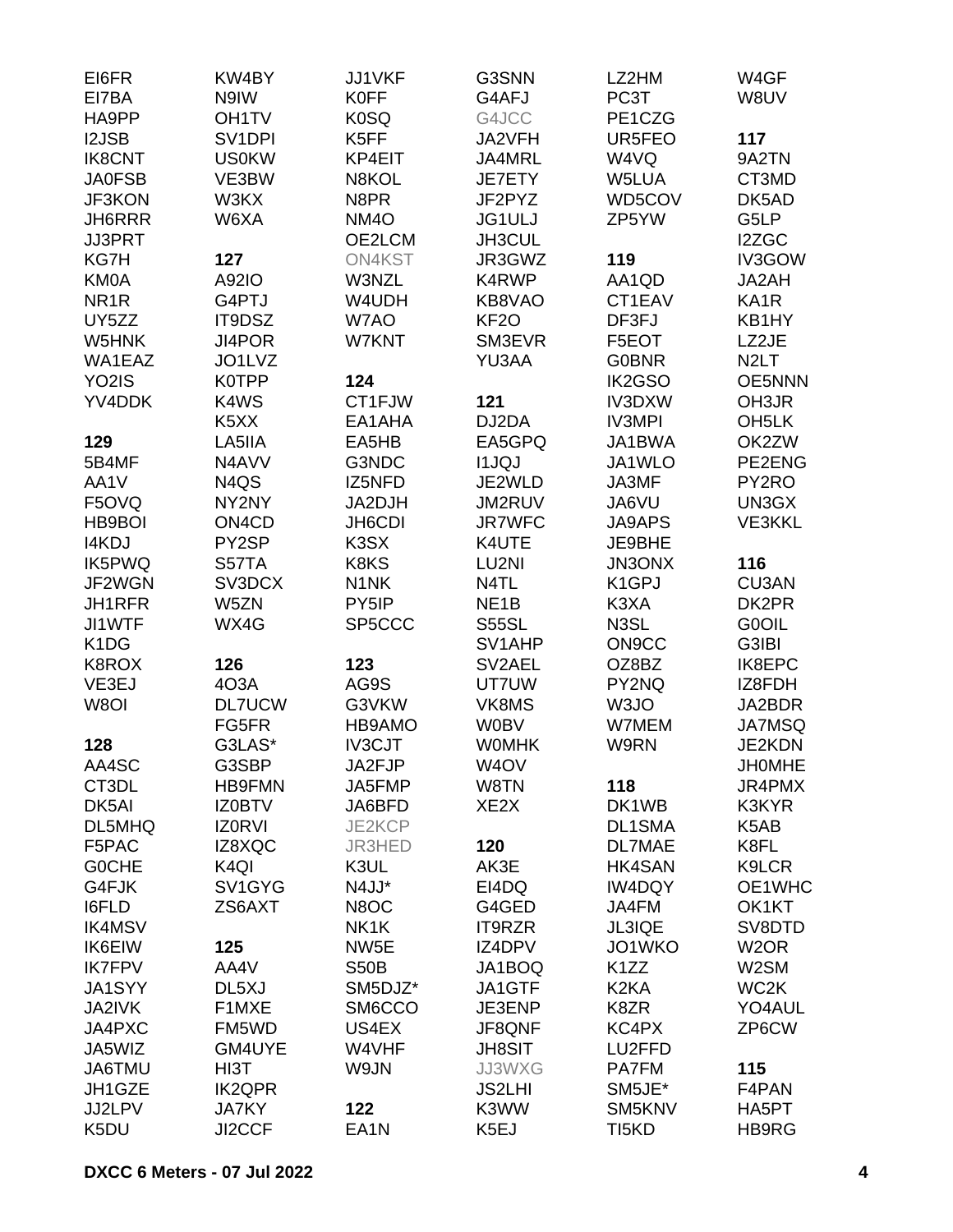| JA1OVD             | K3FN                          | N4RFN              | YO4FRJ            | K3KO*              | 106                |
|--------------------|-------------------------------|--------------------|-------------------|--------------------|--------------------|
| JF6EZY             | <b>KM0T</b>                   | NV9L               |                   | K4MWB              | CE3SX              |
| <b>JR0EQQ</b>      | KM4H                          | NX7U               | 109               | LZ1ZL              | CU <sub>2</sub> AP |
| <b>JS3CTQ</b>      | LA6OP                         | OZ5NJ              | A65BR             | <b>NOKE</b>        | CX4HS              |
| K1TEO              | LZ1RB                         | SM5AQD             | AB4SF             | N6RV               | DK5UG              |
| LA5YJ              | N4JQQ                         | SP8NCJ*            | <b>BM6GJL</b>     | OE1AZS             | DL9MRF             |
| N <sub>2</sub> NL  | N4JT                          | T77EB              | DJ5AV             | <b>OE5FIN</b>      | EA3CJ              |
| N4QWZ              | N4RWG                         | UN6T               | DL5KAT            | ON5PU              | F5BEG              |
| <b>SMOKCR</b>      | US5CCO                        | UT7UV              | DL6AMI            | SM2GCQ             | F5DE               |
| SM1TDE             | UU2JJ                         | VE7XF              | EA2AGZ            | VE2XK              | F8GB               |
| SM7TZK             | VR2IL                         | W3EKT              | EI8GS             | <b>WOVTT</b>       | GM3WIL             |
| SV <sub>1</sub> XV | ZS6EZ                         | W5AFY              | F6HDH             | W1CWU              | HL3GOB             |
| <b>UW7LL</b>       |                               | W9FF               | <b>HA7TM</b>      | W <sub>1</sub> SKU | <b>IT9RYJ</b>      |
| VK4ZJB             | 112                           | YT <sub>1Q</sub>   | <b>IK5QLO</b>     | W6UC               | JA1AUD             |
| W1MU               | 5B4ALJ                        |                    | IK5YZW            | W8HC               | JA1DUH             |
| W2MPK              | DL2FAG                        | 110                | <b>IW0HOU</b>     | W9VA               | JA1FGB             |
| W3UUM              | EA8AKN                        | 9A9L*              | IZ3ETU            | WK3N               | JA1TGO             |
| W3XY               | GI6ATZ                        | DK2WV              | JA2CXH            |                    | JA1XCZ             |
| W4UAS              | <b>IK0OPS</b>                 | DL <sub>1</sub> DA | <b>JA7WSZ</b>     | 107                | JA2BNV             |
| WB8TGY             | JA1GHR                        | DL1YD              | <b>JF7XKY</b>     | AA4H               | JA2EMQ             |
|                    | JH2NZM                        | EI2JD              | <b>JJ3HGJ</b>     | CT1DKS             | JG1KYL             |
| 114                | JH7DFZ                        | EI8IQ              | <b>JK1KSB</b>     | CX8BE              | <b>JH7MQU</b>      |
| <b>9A1R</b>        | K <sub>1</sub> TO             | ES <sub>1</sub> AJ | JR1TNE            | G3KWK              | <b>JH9INY</b>      |
| AA1ON              | K4AR                          | G3TJW              | K <sub>2</sub> DH | G4IFX              | JR6WPT             |
| DK8MCT             | K4HGX                         | G3VOF              | K4AU              | GW4EAI             | K0MN*              |
| EA4DEI             | K4NNX                         | <b>GW7SMV</b>      | <b>K4SUS</b>      | <b>HB0CC</b>       | K1KA               |
| G4BGW              | <b>KB4CRT</b>                 | <b>I1YDT</b>       | KN <sub>5</sub> O | HB9DDO             | KH6SX              |
| JA2ATE             | KF8UN                         | I2YWR              | OE3KLU            | HB9SLO             | <b>MM0BQN</b>      |
| JA2FGL             | KG6DX                         | <b>IK2CHZ</b>      | ON5UE             | <b>IK1RLI</b>      | N4TB               |
| JA6WW              | KR7O                          | IZ5MOQ             | PY2DSC            | <b>IK5JWQ</b>      | N4VA               |
| JA8CDT             | N <sub>5</sub> ZM             | <b>JA7KE</b>       | PY5EG             | <b>IV3ZOF</b>      | OM3EY              |
| JQ1DPP             | PA5Y                          | <b>JH1IIT</b>      | SM6DHU            | JA3BXC             | PA2TAB             |
| K <sub>4</sub> BI  | SM5CZQ                        | <b>JH7IPR</b>      | W4PK              | JA3ENN             | PA5DD              |
| OK1FFD             | VE <sub>1</sub> DX            | JR1IZM             | W7FI              | <b>JG3HBO</b>      | PA5WX              |
| PZ5RA              | W4CKD                         | JR4ABB             | WB2REM            | <b>JH1TWT</b>      | PE9GG              |
| SV1EN              | WP4JCF                        | K <sub>1</sub> RO  | XE2OR             | K1MAA*             | SM6CTQ             |
| W4MAY              |                               | K <sub>2</sub> UU  |                   | K3UA               | SM7NDX             |
|                    | 111                           | K3AJ               | 108               | K4YMQ              | SP2FAX             |
| 113                | <b>DL6NCI</b>                 | K4JAF              | DK3DG             | K6EME              | <b>UR7DWW</b>      |
| 9A1AD              | EH1YV                         | K4LQ               | EA8MT             | LZ1XL              | UT9NA              |
| AA5C               | EI7GL                         | K4LVV              | F6GCP             | N <sub>1</sub> GC  | VK4CP              |
| <b>DL9UDS</b>      | F6HLC                         | K4OM               | <b>GOUYC</b>      | N4SC               | VR2DXA             |
| EA5AX              | G3NVO                         | KD3CQ              | <b>HB9HFN</b>     | N <sub>4</sub> TJ  | W <sub>1</sub> OW  |
| EH7AH              | GM3PPE                        | LA8HGA             | <b>HL2IFR</b>     | OZ4LP              | W2YE               |
| F <sub>1UJS</sub>  | <b>IK5RUN</b>                 | <b>MM0EAX</b>      | <b>IK0ZIO</b>     | PA3GND             | W3FJ               |
| G6HKM              | JA1DXA                        | N5ORT              | <b>IV3YYK</b>     | PY2XAT             | W7UT               |
| <b>GM7NZI</b>      | <b>JI6IHG</b>                 | N7NR               | IZ1BPN            | PY7ZZ              |                    |
| <b>IK4EWM</b>      | JL1XMN                        | N9RS               | JA3QOS            | SP2BMX             | 105                |
| <b>IS0AGY</b>      | JO1GIY                        | OZ1DJJ             | JA3RAR            | <b>SP7RFE</b>      | DJ4ZB              |
| <b>IV3LNQ</b>      | K5ESW                         | PA3GST             | JG4BLW            | VE3FF              | DJ5FI              |
| JA1SJV             | K5VIP                         | <b>W0FY</b>        | JI1WLL            | W3DF               | DL3WJ              |
| JE1LFX             | KB4ET                         | W3IP               | <b>JK3HLP</b>     | W5DNT              | DL7BA              |
| K <sub>1</sub> OR  | N <sub>4</sub> D <sub>B</sub> | W <sub>5KI</sub>   | K <sub>1</sub> ZN | WB8CQV             | EH2LU              |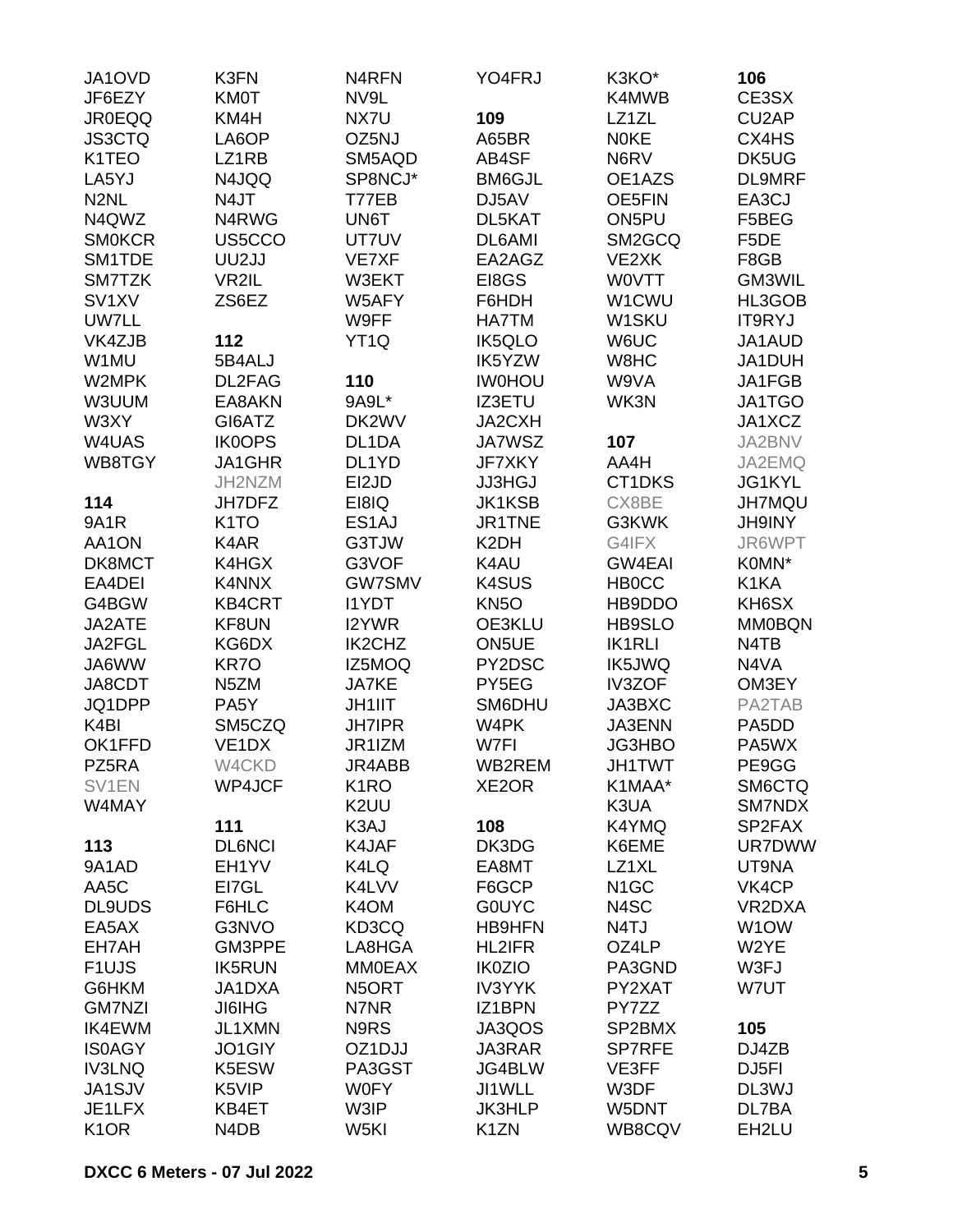| <b>GM0EFT</b>      | G8DX                          | <b>IK3TPP</b>      | ZL3NW              | PE1AED             | JH6TOR            |
|--------------------|-------------------------------|--------------------|--------------------|--------------------|-------------------|
| <b>HB9CQK</b>      | HA5VZ                         | IK8MKK             |                    | PE1MHO             | <b>JN3NFQ</b>     |
| HB9RYZ             | HK3W                          | <b>IZ0INX</b>      | 102                | PV8DX              | <b>JR2AJS</b>     |
| <b>IOKIB</b>       | <b>I5HOR</b>                  | IZ7EVZ             | 9H1PA              | PY4OY              | JR6HI             |
| IT9AMQ             | <b>IK0AGU</b>                 | <b>JA0CRI</b>      | 9Y4VU              | <b>SK0TM</b>       | <b>JS6CDB</b>     |
| <b>IT9CHU</b>      | <b>IK2OVC</b>                 | <b>JA0GCI</b>      | AE5B               | SP3XR              | <b>K0EU</b>       |
| <b>IW9DCN</b>      | <b>IK4EWN</b>                 | JA1DOF             | <b>BH4IGO</b>      | TG9NX              | K0GU              |
| JA2VQF             | IK5YJY                        | <b>JA1SKE</b>      | DF6PB              | VE3LYC             | <b>K0KX</b>       |
| <b>JA7CSS</b>      | IT9IVN                        | JA1XEC             | DJ2YA              | W <sub>2XI</sub>   | K <sub>2</sub> DP |
| JE1CCD             | JA2XYO                        | JA4FKX             | DL4KUG             | W3CMP              | K3WC              |
| JE2PWN             | JA6BZI                        | <b>JH0BQX</b>      | DL8PM              | W4FQT              | K4RX              |
| JI6QKM             | <b>JA8ISU</b>                 | JH6TEW             | <b>DL9USA</b>      | W9GA               | K4WZ              |
| JM1KVW             | JE9WSD                        | <b>JK3NSD</b>      | EI5EV              | WA4NJP             | K8EB              |
| <b>JQ1BNA</b>      | JR6VSP                        | JO1HQQ             | ES2WX              | WA7JTM             | K8OM              |
| JR3OEH             | K <sub>1</sub> AE             | JR8AMF             | G3RTE              | WB2WSV             | K8WW              |
| K <sub>2FU</sub>   | K7JE                          | K1MOD              | G3SDL              | WZ8D               | K9APW             |
| K <sub>4</sub> QL  | K8JRM                         | K <sub>2Q</sub> IE | G7BXS              | YO <sub>2</sub> RR | <b>KK4NO</b>      |
| KB8U               | <b>KB1EFS</b>                 | K3ZO               | GM3WOJ             | YU1EXY             | KV4T              |
| KF6A               | KX4DX                         | K4IG               | <b>IOEKY</b>       | ZF <sub>1</sub> DC | LA7JO             |
| <b>KH7R</b>        | <b>M0BPQ</b>                  | K8OOK              | <b>IV3JTG</b>      |                    | LZ2XF             |
| KU <sub>2</sub> A  | M <sub>1</sub> SLH            | K9MU               | <b>IV3KKW</b>      | 101                | <b>MODDT</b>      |
| NI6E/KH6           | N5AW                          | LZ <sub>1</sub> CY | <b>IW0GIV</b>      | 5B4AHJ             | N4DA              |
| OE8HWQ             | N <sub>5</sub> K <sub>D</sub> | LZ1JZ              | IZ8IEV             | 9A4DA              | N4IS              |
| OH3MF              | OE1ZL                         | LZ1XZ              | IZ8MWG             | 9A4W               | N6KK              |
| OK2POI             | ON4PS                         | LZ3RX              | JA2BZY             | <b>BG7OH</b>       | N7NW              |
| <b>PA0ZH</b>       | PA3FYM                        | <b>MMOAMW</b>      | JA3DY*             | CT1FJC             | N9FN              |
| PY2DS              | PA3GCV                        | N <sub>1</sub> BUG | JA3GN              | CT1GFK             | N9ISN             |
| PY <sub>2</sub> OC | S53X                          | <b>N2OO</b>        | JA5FFJ             | CX4AAJ             | N9LB              |
| SP3YM              | S55DX                         | N3DB               | JA6QGG             | DG5YIL             | NE8Z              |
| UT5EL              | SM3BIU                        | OZ1IKY             | <b>JA7OUV</b>      | DL5MAE             | NI <sub>0</sub> G |
| VE3XN              | SM7CAD                        | OZ4O               | JA8FHR             | DL8FBD             | OH2BLD            |
| VK5UR              | VE1RAA                        | PA1AW              | JF1KKV             | DL9NDC             | OK1AOV            |
| <b>WOETT</b>       | W2GFF                         | PA1CW              | JF2UEE             | EA3BL              | OK1DX             |
| W3RJW              | W4BP                          | PV8ABC             | JF6WTY             | EA4SG              | PF7M              |
| W4WA               | WA1NPZ                        | SM7GVF             | JJ1BMB             | EA5BRE             | SM5EPO            |
| W6BYA              | WA5JCI                        | UN3G               | JR6WXY             | EA8DBM             | SM6MUY            |
| W7RV               | <b>WB4RUA</b>                 | UR7GG              | K <sub>1</sub> BD  | EI3EBB             | SP7AWG            |
| <b>WA7NB</b>       |                               | VE <sub>1</sub> JF | K1USA              | EI9JF              | SV9COL            |
| WB5HJV             | 103                           | VR2ZXP             | K5AM               | <b>G0KOM</b>       | UT4EO             |
| WB8BPU             | 9H1CG                         | VU2ZAP             | <b>K7ICW</b>       | G3BJD              | UZ5DZ             |
| YO8CRU             | CO8DM                         | <b>WOVHF</b>       | K8PT               | G3VYF              | VE3FIT            |
| ZS6AYE             | CT1FCX                        | W <sub>2Q</sub> O  | LU3DCA             | GW6VZW             | VK4APG            |
|                    | DJ6XV                         | W <sub>2</sub> YC  | <b>MOBCG</b>       | HL2WA              | W <sub>1</sub> RA |
| 104                | DL4CF                         | W <sub>2</sub> YR  | <b>NOLL</b>        | <b>I1FQH</b>       | W2IRT             |
| AB4IQ              | DL4CW                         | W3OR               | N <sub>2</sub> BJ  | IW1FGZ             | W4TAA             |
| DL4EA              | DM5EE                         | W5BK               | N4PY               | <b>IW9BDV</b>      | W5GMC             |
| DM3VL              | EA4DL                         | W5TCX              | N <sub>5</sub> OK  | JA1ANR             | W5HUQ             |
| EA9IB              | ES1CW                         | W5XC               | NC3Z               | JA1TAA             | W6TOD             |
| EH5DIT             | ES2RJ                         | WA2VYA             | OA4TT              | JA2ZL              | W8KEN             |
| F6BSJ              | G3WZT                         | WB4WXE             | OE4WHG             | JA3FGJ             | <b>WB2MAI</b>     |
| <b>G0EVT</b>       | G3ZYY                         | WW8M               | OH <sub>2JZV</sub> | JE1SYN             | WP3R              |
| G3JVL              | <b>I4CIL</b>                  | YL <sub>2</sub> CP | <b>ON7EH</b>       | JF1PUW             | WZ1V              |
| G4NBS              | <b>IK2IQC</b>                 | YL2JZ              | PA2HJS             | JH6EYL             | YL3HA             |
|                    |                               |                    |                    |                    |                   |